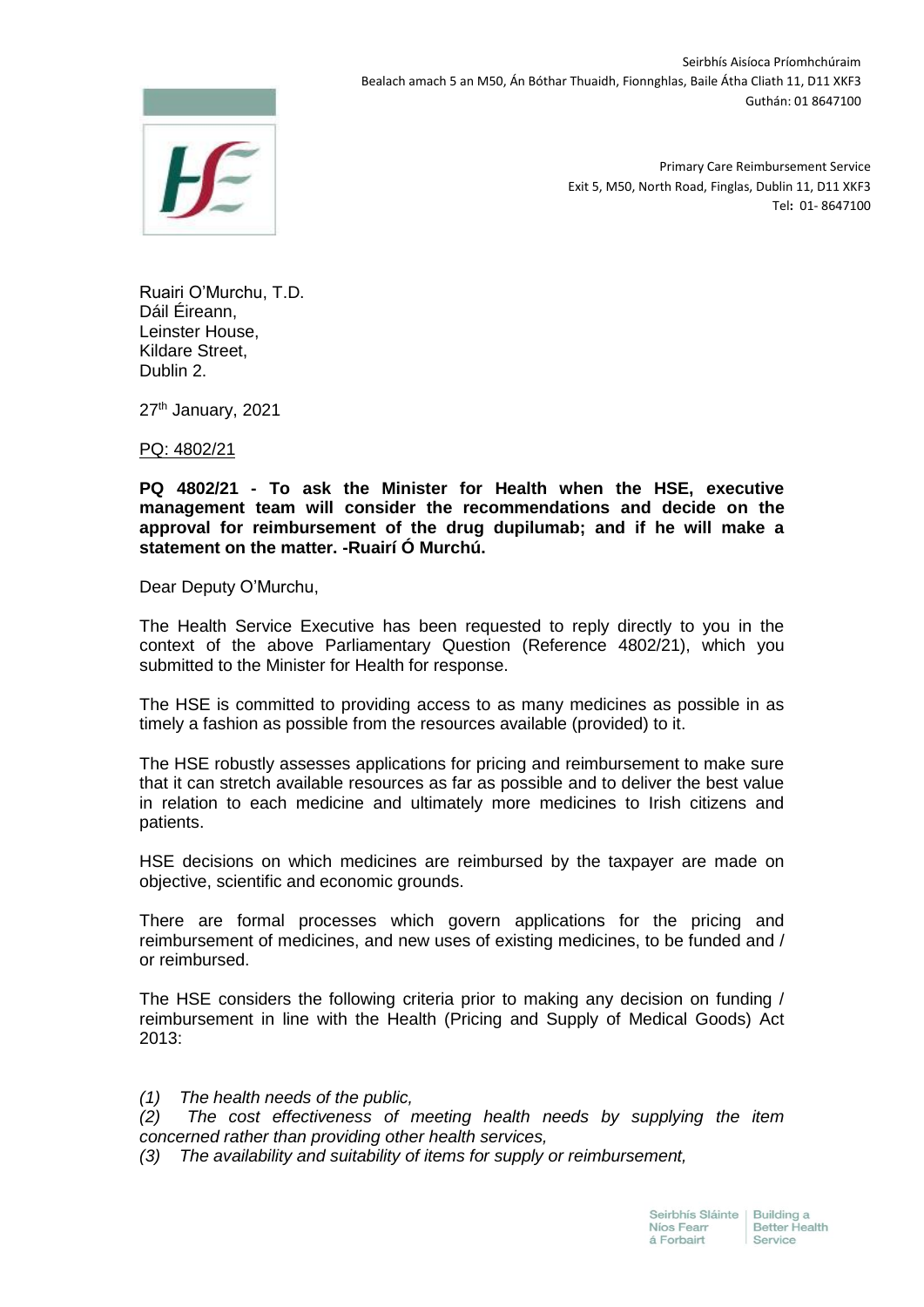*(4) The proposed costs, benefits, and risks of the item or listed item relative to therapeutically similar items or listed items provided in other health service settings and the level of certainty in relation to the evidence of those costs, benefits and risks,*

*(5) The potential or actual budget impact of the item or listed item,*

*(6) The clinical need for the item or listed item,* 

*(7) The appropriate level of clinical supervision required in relation to the item to ensure patient safety,*

*(8) The efficacy (performance in trial), effectiveness (performance in real situations) and added therapeutic benefit against existing standards of treatment (how much better it treats a condition than existing therapies) and*

*(9) The resources available to the HSE*

The HSE has received pricing and reimbursement applications for the following indications for Dupilumab (Dupixent®):

- Treatment of moderate-to-severe atopic dermatitis in adults who are candidates for systemic therapy
- Treatment of moderate-to-severe atopic dermatitis in adolescents 12 years and older who are candidates for systemic therapy

In terms of the specific details of the application for pricing and reimbursement of Dupilumab (Dupixent®):

- The HSE received an application for pricing / reimbursement of Dupilumab (Dupixent®) on the 10<sup>th</sup> November 2017 from Sanofi (the applicant) for the treatment of moderate-to-severe atopic dermatitis in adult patients who are candidates for systemic therapy
- The first step in the process is the submission of a rapid review dossier. The HSE commissioned the rapid review process on the  $13<sup>th</sup>$  November 2017. Following receipt of a rapid review dossier, the National Centre for Pharmacoeconomics (NCPE) advised the HSE on the 24<sup>th</sup> November 2017 that a full Health Technology Assessment (HTA) was required for this medicine
- The HSE commissioned a full Health Technology Assessment on the  $29<sup>th</sup>$ November 2017 as per agreed processes
- The NCPE health technology assessment report [\(http://www.ncpe.ie/wp](http://www.ncpe.ie/wp-content/uploads/2017/11/Website-Summary-Dupilumab.pdf)[content/uploads/2017/11/Website-Summary-Dupilumab.pdf\)](http://www.ncpe.ie/wp-content/uploads/2017/11/Website-Summary-Dupilumab.pdf) was received by the HSE on the  $12<sup>th</sup>$  December 2019. The NCPE recommended that Dupilumab (Dupixent®) be considered for reimbursement if cost-effectiveness could be improved relative to existing treatments
- Subsequent to this, the HSE received an application for pricing / reimbursement of Dupilumab (Dupixent®) on the 13<sup>th</sup> December 2019 for the treatment of moderate-to-severe atopic dermatitis in adolescents 12 years and older who are candidates for systemic therapy. The HSE commissioned the rapid review process on the  $17<sup>th</sup>$  December 2019. Following receipt of a rapid review dossier, the National Centre for Pharmacoeconomics (NCPE) advised the HSE on the 17<sup>th</sup> January 2020 that a HTA was not recommended and that Dupilumab (Dupixent®) should not be considered for reimbursement at the submitted price [\(http://www.ncpe.ie/drugs/dupilumab-dupixent-hta-id-](http://www.ncpe.ie/drugs/dupilumab-dupixent-hta-id-19056/)[19056/\)](http://www.ncpe.ie/drugs/dupilumab-dupixent-hta-id-19056/)
- The HSE Corporate Pharmaceutical Unit (CPU) engaged in commercial negotiations with Sanofi in February 2020 regarding the applications for both the adult and adolescent populations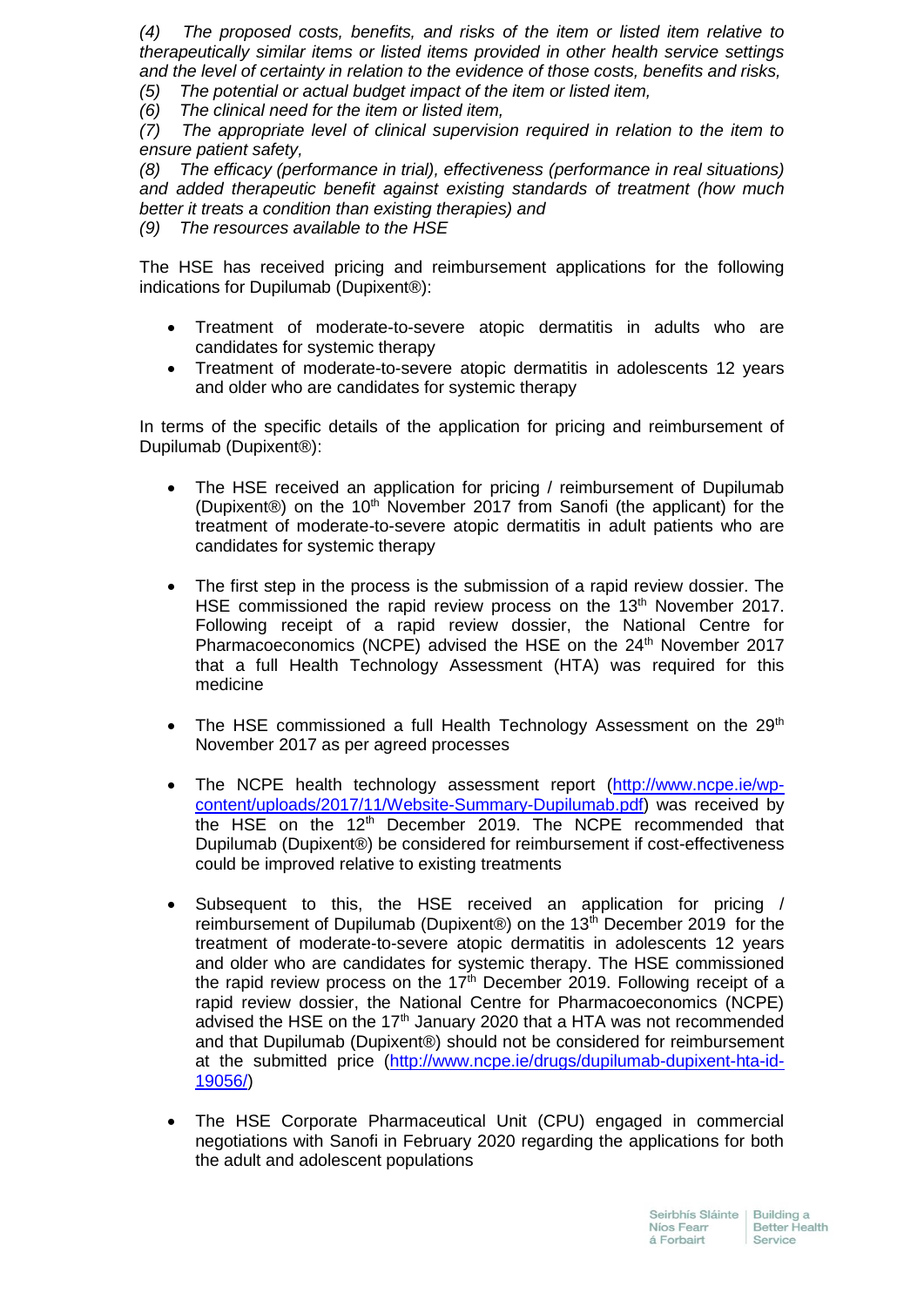- The HSE Drugs Group is the national committee which the HSE has in place to make recommendations on the pricing and reimbursement of medicines. The membership of the HSE Drugs Group includes public interest members. The final HTA report (adults), the Rapid Review (adolescents) was reviewed by the HSE Drugs Group, along with the outputs of commercial negotiations, and the patient group submission received during the HTA process. The HSE Drugs Group considered all the evidence and made a recommendation not to support reimbursement of Dupilumab (Dupixent®) for the treatment of moderate-to-severe atopic dermatitis in both adults and adolescents 12 years and older who are candidates for systemic therapy to the HSE Executive Management Team. [https://www.hse.ie/eng/about/who/cpu/drugs-group](https://www.hse.ie/eng/about/who/cpu/drugs-group-minutes/hse-drugs-group-minutes-march-2020.pdf)[minutes/hse-drugs-group-minutes-march-2020.pdf](https://www.hse.ie/eng/about/who/cpu/drugs-group-minutes/hse-drugs-group-minutes-march-2020.pdf)
- The decision making authority in the HSE is the HSE Executive Management Team (EMT). The HSE EMT decides on the basis of all the demands it is faced with (across all services) whether it can fund a new medicine, or new uses of an existing medicine, from the resources that have been provided to it in line with the Health (Pricing and Supply of Medical Goods) Act 2013. The HSE EMT considered this medicine and has supported the HSE Drugs Group recommendation not to support reimbursement. The decision of the HSE EMT was received by the CPU on the  $14<sup>th</sup>$  July 2020
- Where the HSE EMT has considered a recommendation of the Drugs Group, and when circumstances arise where it is minded to accept a Drugs Group recommendation of non-reimbursement, the HSE is legally required (in line with the Health [Pricing and Supply of Medical Goods] Act 2013) to set out in detail a notice of any proposed decision to an applicant company. The HSE where such circumstances apply, is also legally required to provide at least a 28 day period (from the formal written notice of proposal) to enable an applicant company to consider any such proposal not to reimburse and to make representations to the HSE where it is so minded. The HSE is legally required to consider any such representations in advance of a formal decision
- The CPU issued a formal notification to the applicant (Sanofi) of the proposed decision not to support reimbursement of Dupilumab for the treatment of moderate-to-severe atopic dermatitis on the 21<sup>st</sup> August 2020
- Sanofi submitted representations on the  $18<sup>th</sup>$  September 2020 in response to the formal notification of the proposed decision of the HSE not to support reimbursement of Dupilumab for the treatment of moderate-to-severe atopic dermatitis in adults and adolescents aged 12 years or older who are candidates for systemic therapy
- The HSE Drugs Group reviewed these representations at their January 2021 meeting. The Drugs Group supported reimbursement for a defined subgroup of the full licensed indication i.e. moderate-to-severe atopic dermatitis in refractory adults and adolescents 12 years and older for whom immunosuppressant treatment has failed, or is not tolerated or is contraindicated
- The HSE EMT subsequently supported reimbursement of Dupilumab under High Tech Arrangements subject to a managed access programme being implemented and that reimbursement is restricted to a defined subgroup of the full licensed indication i.e. moderate-to-severe atopic dermatitis in refractory adults and adolescents 12 years and older for whom immunosuppressant treatment has failed, or is not tolerated or is contraindicated